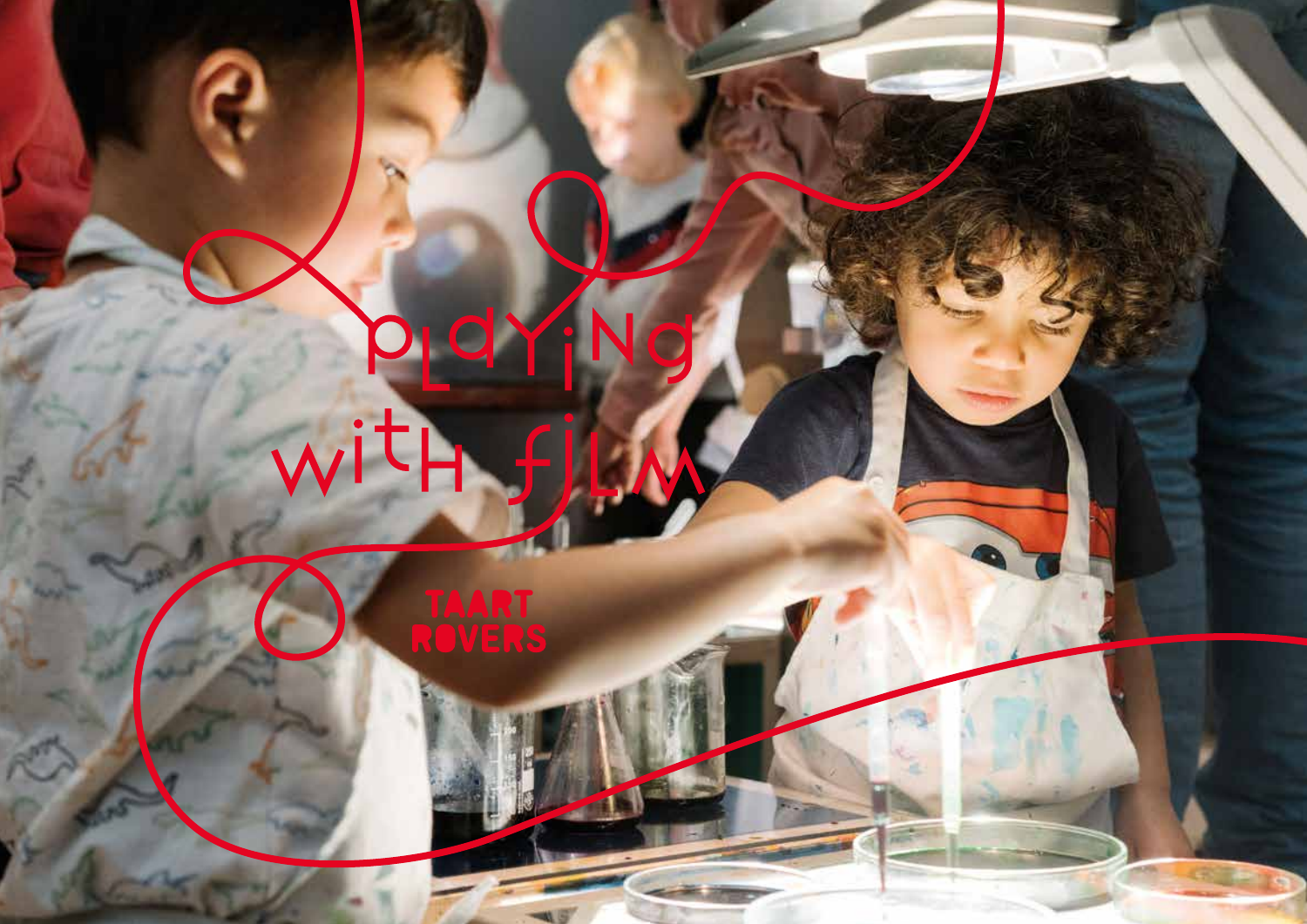What do pre-schoolers need, to discover film in a playful way? And what can we do to encourage this? We investigated this for two years in collaboration with pupils and their teachers from mainstream and special education schools. For this study in practice we used a Mobile Film studio.

In the report 'Playing with Film' we describe our vision on film for young children: our insight from the research is documented and we share information on several programmes that can serve as inspiration for film for pre-schoolers in the classroom.

**Pla**

our vision research a several research as every discover. Ilsten together. **e, mess around, <sup>e</sup><sup>f</sup> <sup>l</sup> <sup>e</sup> <sup>d</sup>, <sup>e</sup>, <sup>e</sup>cn<sup>a</sup> <sup>p</sup><sup>x</sup> <sup>e</sup><sup>r</sup> <sup>e</sup><sup>i</sup> <sup>n</sup>c<sup>e</sup> <sup>s</sup>tor<sup>i</sup>es, b e proud.**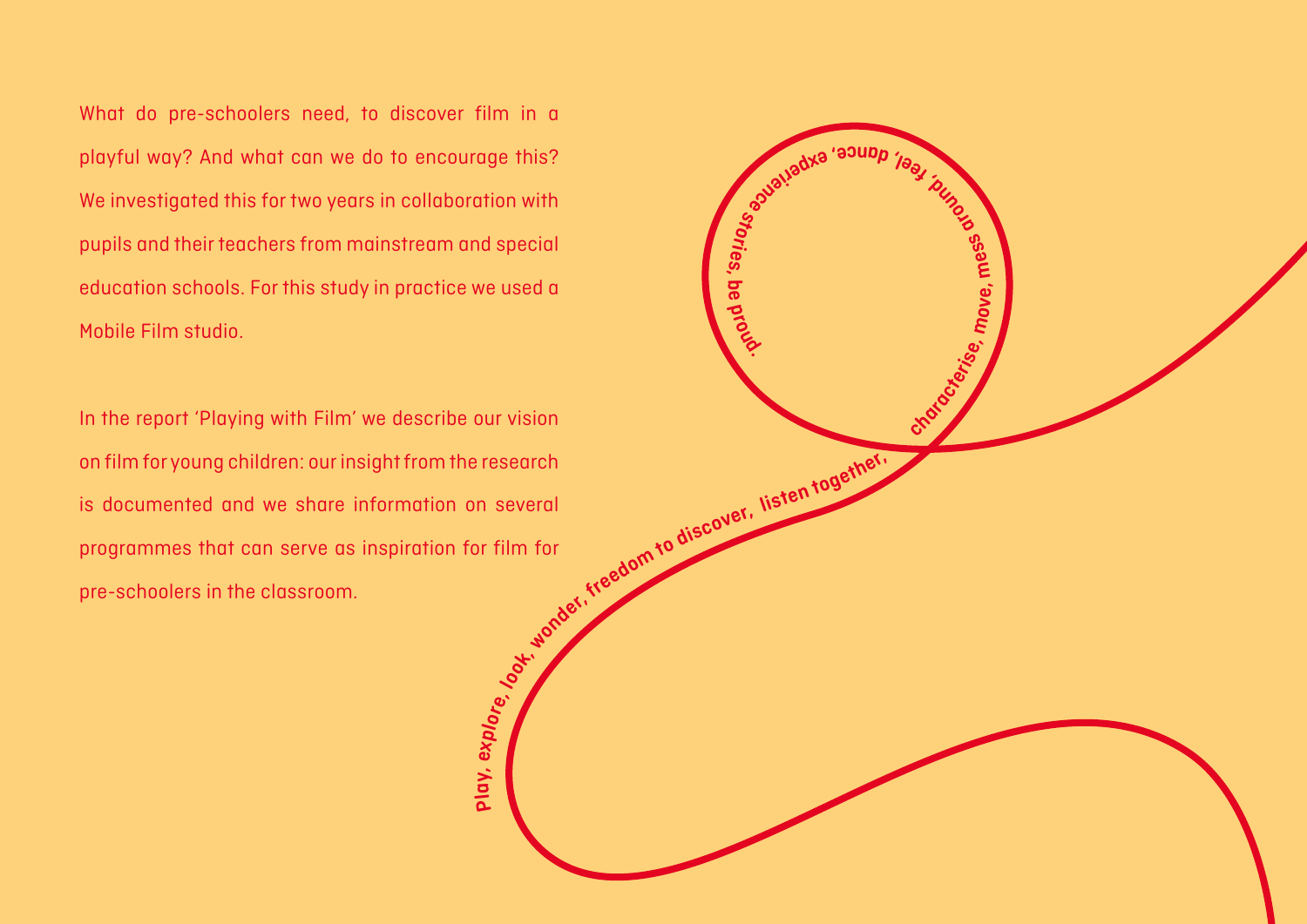Film offers children the opportunity to develop their view of the world. To discover a great deal about themselves and about others. To admire the world around them and the world further afield.

When children of a young age, watch films made by film makers from different cultures, each with its own imagery and narrative, they discover that there are multiple ways to consider the world and to talk about it. They also discover the things that make them connect - what you find beautiful, creepy, sad or funny also tells you something about yourself.

Children experience film more intense if they reflect on the film in a playful way immediately after watching it. It gives them the opportunity to process, express and share all the feelings, stories, and ideas they pick up, with others. They do this with all their senses: they experience film with their whole body!

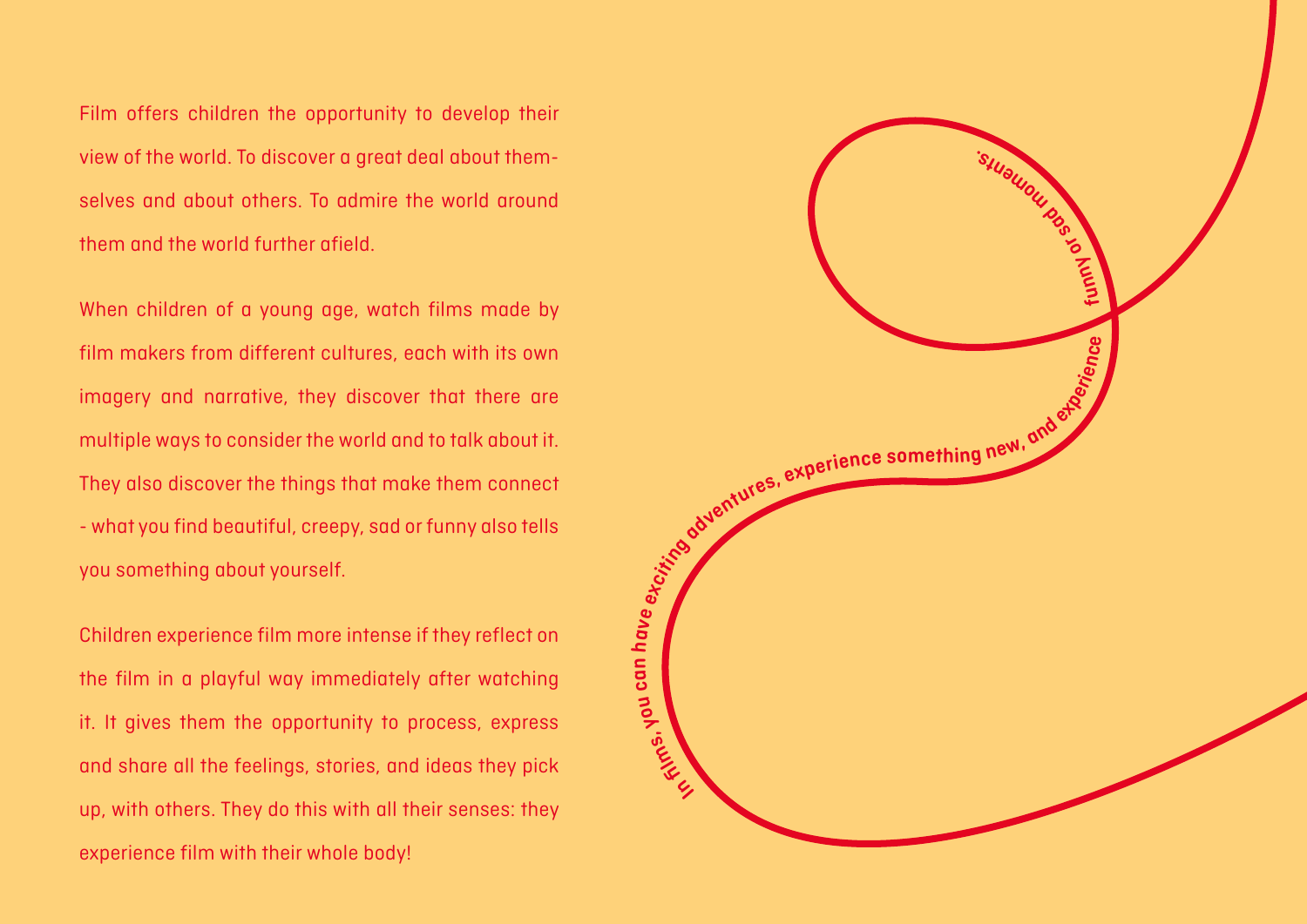| CONTENTS |                                  |                |
|----------|----------------------------------|----------------|
|          | film, imagination and experiment | 5 <sup>1</sup> |
|          | the project: mobile film studio  | $\sigma$       |
|          | films on the big screen          | $\delta$       |
|          | film studios in the classroom    | 9              |
|          | Light & coLour                   | IO             |
|          | Lines & shapes                   | $\mathbf{H}$   |
|          | MOVEMENT & form                  | 12             |
|          | do-it-yourself studios           | 13             |
|          | MAGIC WITH Light                 | 14             |
|          | monsters                         | 15             |
|          | insect paradise                  | 16             |
|          | findings                         | 17             |
|          | <b>More in∫piration</b>          | 19             |
|          | with thanks to                   |                |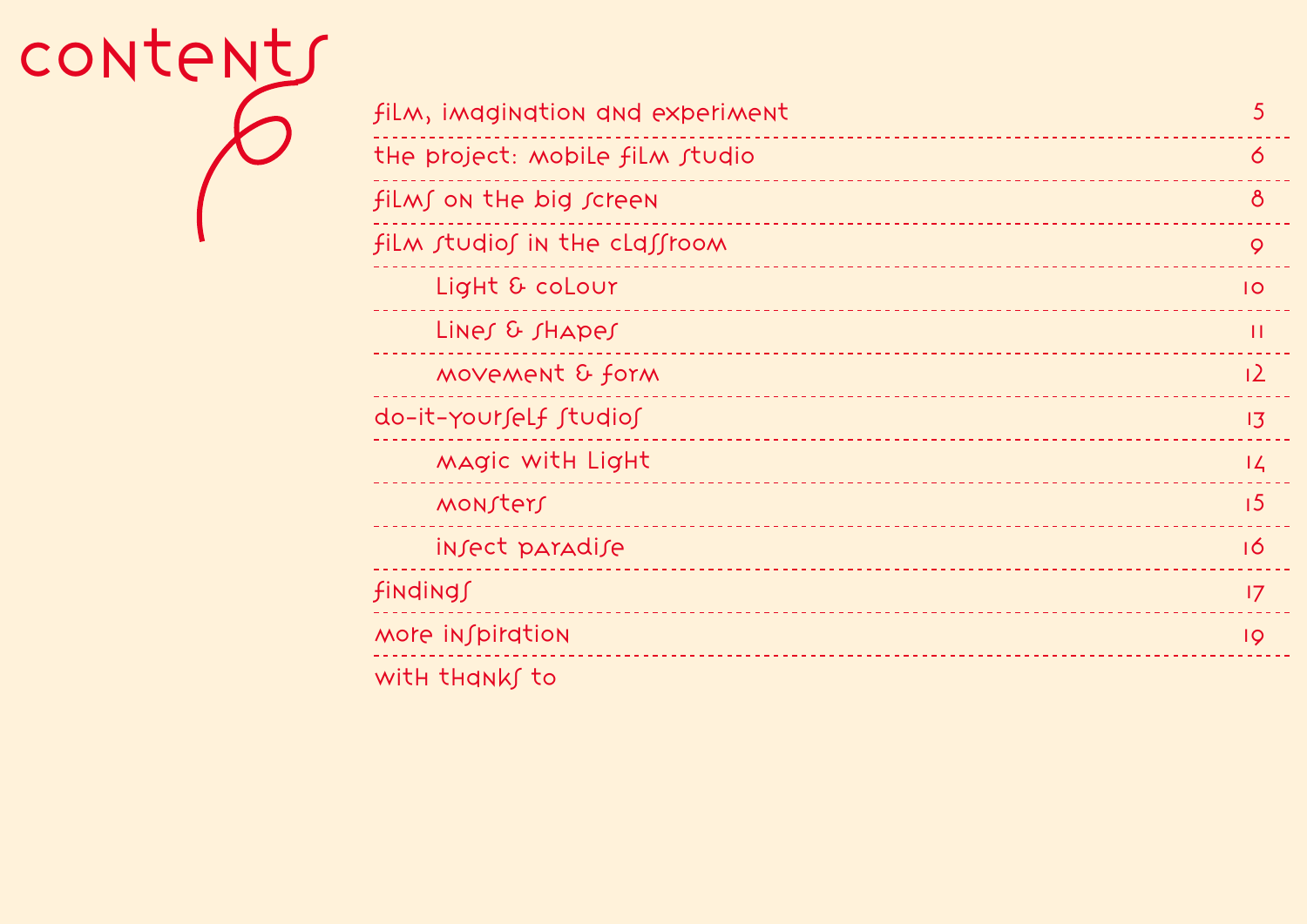## film, imagination and experiment

The early years of children are fundamental for development\*, but strangely enough, the cultural offering for this group is relatively small. There is hardly any facility for pre-schoolers especially in the field of film education, whilst it is known children of a much younger age are more often exposed to image and sound. During these early years of life is exactly the moment to make children enthusiastic about the wide assortment of stories, auras, images and sounds of film. Taartrovers has been developing film programmes for young children since 2010. We admire the way young children stand in the world, with an open and inquisitive attitude. Our programmes incorporate watching films in conjunction with imaginative play. Play takes place in a carefully designed environment in which children can freely explore, experiment, and imagine with all their senses.

By attentively observing children, we learn what works well and what doesn't work well, and in this way we can further develop our programmes. Observations of the children and conversations with the teachers form the basis of our insight in this research. Most of the insight is gained in the space that the children are given to continue playing after the film. During playing all the impressions they get while watching the film, resonate.

We are happy to take you along in the discoveries of the children, the evaluations with teachers and our reflections on this. We want to use these findings to inspire and contribute to fantastic film programmes for young children.

\*Ramey, C. T., & Ramey, S. L. (2004). Early learning and school readiness: Can early intervention make a difference? Merrill-Palmer Quarterly, 50(4), 471–491

"You do things that most people would not dare to do"

Teacher SO de Heldring

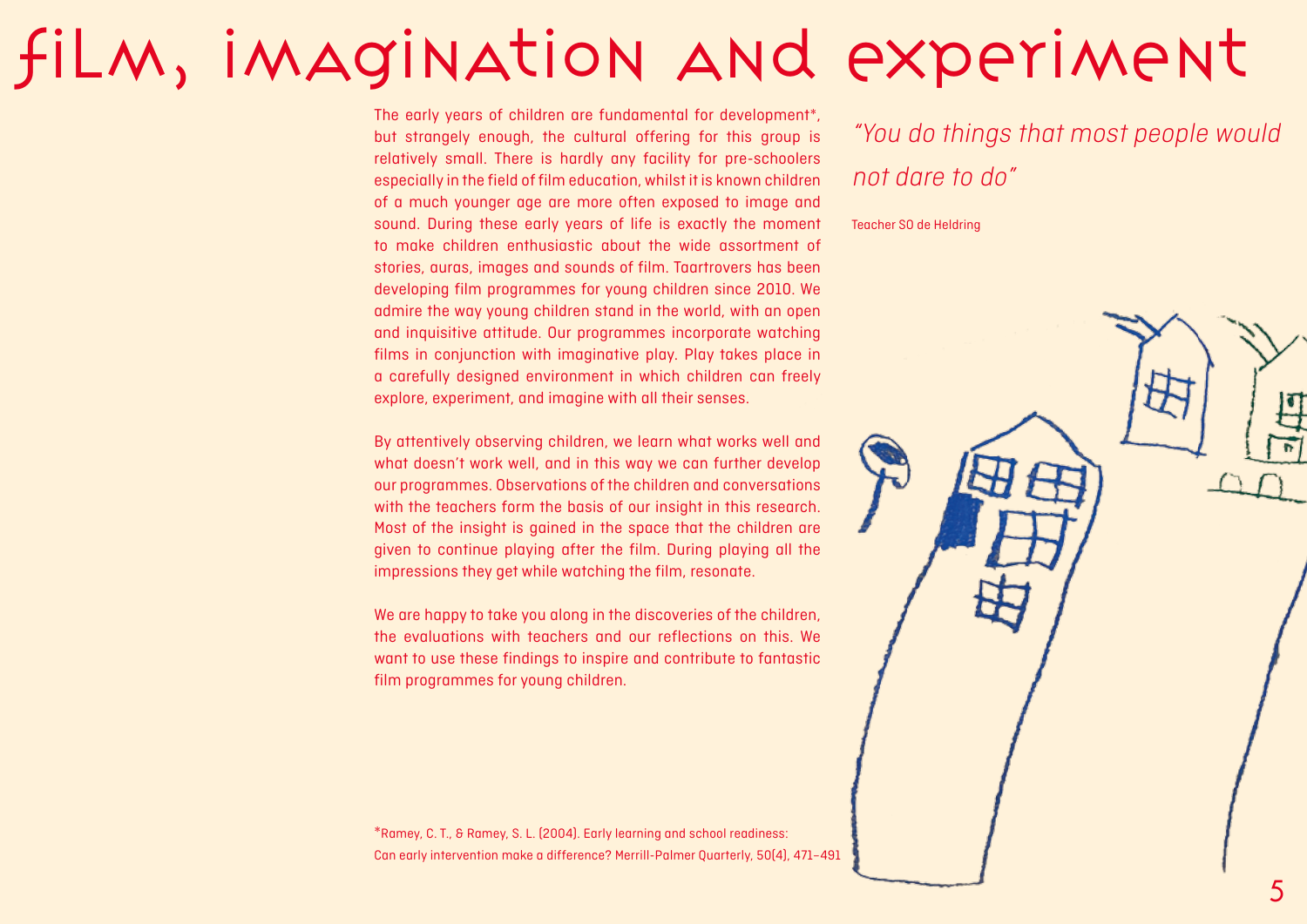## the project: mobile film studio

How do pre-schoolers play with film in a perceptive, investigative and enjoyable way? How can you design film programmes in such a way that teachers can carry them out independently? How do you make these programmes suitable for both mainstream and special primary education?

We investigate these questions together with pupils and teachers and parents in our project: Mobile Film Studio - a study in practice. Pre-schoolers from mainstream and special education and their teachers form the target group.

### Scope of the Project

- -

> Three primary schools with 120 children and 16 teachers complete a film programme for two years under the direction of Taartrovers. The programme consists of four parts: two interactive film screenings in the cinema, five film workshops with 'Taartrovers' at school and four DIY workshops run by the teachers at school. During the lockdown, the programme was run and extended by Taartrovers Thuis, 15 films with activities for home.

### Our way of working

Taartrovers lets young children explore, play, make and discover. In this way, they put structure to their feelings, images and stories. The film programmes are varied and many-sided, films that children are unlikely to watch on their own, and films that are not part of the mainstream offering. They watch film in conjunction with play and experimentation. Much attention is given to aesthetics. We think it is important to give children the space to play and discover freely, to learn from their environment, to learn from film stories and to learn from each other.

### Learning through discovery

We consciously choose to lead children by the hand, as little as possible. There is no specific route they must go through, there is no right or wrong, no pressure to see a result. For us, it's about intrinsic motivation, where fun and fascination are at the forefront. The children are the researchers and the makers; they try everything themselves. We are somewhat in the background in a supervisory role. We provide support and a safe environment to let children play and discover freely.

### Learning from your surroundings

Our experience is that a carefully, playfully, and aesthetically pleasing designed environment invites you to explore, experiment and play, without needing detailed instruction. The setting takes on the role of a teacher, as it were. This approach works especially well, for young children because they can work independently this way and can intuitively step in at their own level and take part in the activities within the environment provided. We attach great importance to our design: materials and technology are carefully selected, are connected to the films and are presented beautifully in the studios.

### Learning from each other

Observations, experiences, and the resulting creations are explored and shared by children during the film screening and during their play. Children are allowed to respond to what they see during the film talking, singing or moving, as long as it does not bother the others. In the activities, playing together is encouraged. Discoveries of one can inspire the other or give the other confidence to try new things.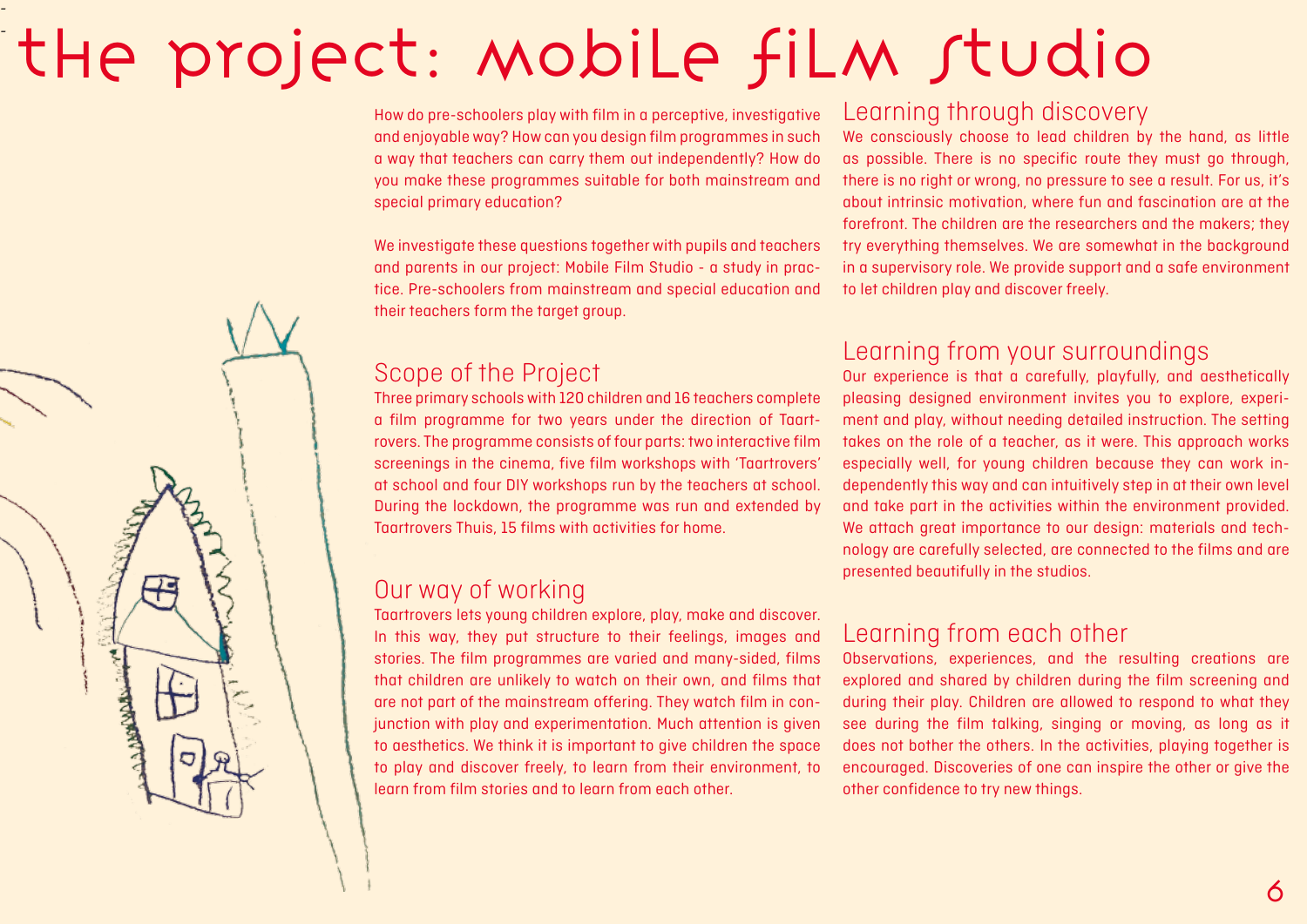



### Learning from film storylines

Stories and images create new impressions and give children the opportunity to expand their world and discover everything. About themselves and about others. About the world around them and the world further away. Film speaks a visual language, making it accessible to everyone, including children who do not (yet) have a good command of spoken language. The film storylines also invite you to verbally express what you experience in the film, and therefore also contributing to language development.

### Observing, recording and reflection

In our role as teachers of film, we want to create a safe and inspiring environment, so that children feel free to discover and experiment. We consciously work with small groups of six children and two supervisors, so that we can pay enough attention to observation. By standing back and observing during the workshop, we can gain an understanding into the discoveries and experiences of the children. We document this with photo, video and notes. After a workshop, we reflect and evaluate together with the teachers.

### Our Partners

**Eye Film Museum** in Amsterdam contributes to the programme by including two different interactive performances in the cinema. With an impressive visit to the Eye for the pre-schoolers we open the MFA-school year twice.

Three primary schools are investing in the project by making room in their curriculum for all the activities during the period of two academic years and making space in their school for the Film Studio at school, carrying out evaluations with the teachers, participation by the teachers and facilitating in the contact with the parents. We consciously choose to work with mainstream and

special education, to explore as broadly as possible, how film education for pre-schoolers can be better served at school.

**OBS de Klimop** is a mainstream primary school in the north of Amsterdam. Many of the pupils have little contact with art and culture outside of school. That is precisely why we, just like the school, think it is important to integrate all the 'de Klimop' pre-schoolers in the power of art, imagination and film. The school has been working with Taartrovers on other projects for many years and chooses this programme because of the high quality and creative freedom that their students experience.

**SO De Heldring** in the north of Amsterdam is a special education school for children with mental disabilities. The school has a wide variation in level of their groups. 'De Heldring' chooses Taartrovers as much attention is given to the process and because the children can participate in the programmes at their own level. Taartrovers and 'De Heldring' have been working together for some time.

**SBO Professor Burgerschool** is a primary school in the west of Amsterdam for children with hearing difficulties. As a result, the children may have more difficulty in one or more areas of development (speech/language, social/emotional, cognitive, sensorimotor, and learning skills). The school is enthusiastic about Taartrover's investigative and playful approach and says that this project fits in nicely with their students and learning objectives.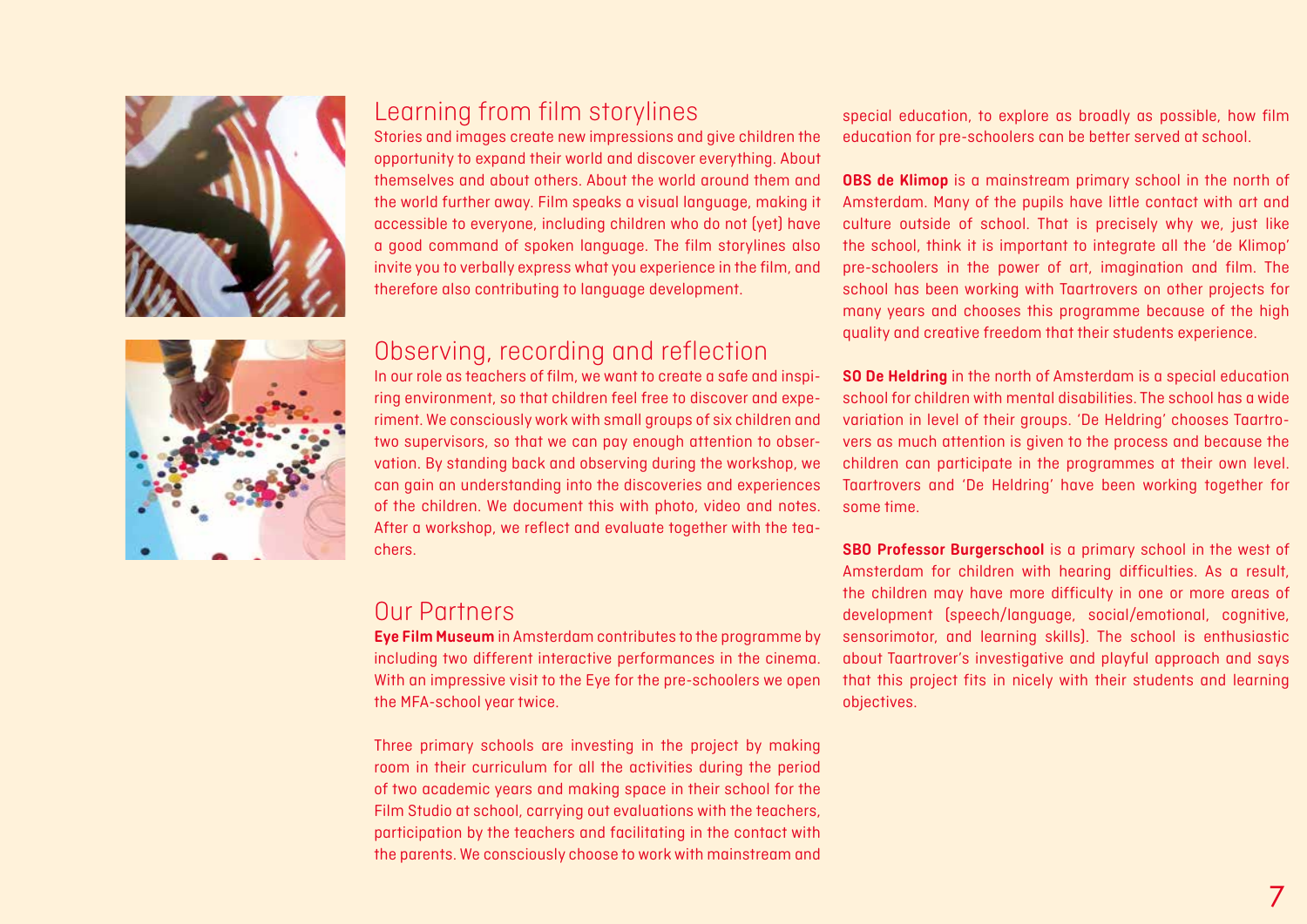# films on the big screen







**Both academic years begin with a visit to the cinema, for an introduction to film on the big screen. Seeing a film on the big screen is an intense experience, especially for young children. It 'takes you in', a very different experience than watching on a small screen. The children visit the Eye Film Museum twice. The children watch a film programme with special and artistic short films and games in a small, intimate cinema hall.**

### Play

IAfter the end of the film programme, the children continue to play in an area with different gadgets where there is room to discover each part. Lightboxes with coloured, transparent paper to make your own shapes, an overhead projector to play with projection, light and dark, near and far, large and small. In a specially designed tent, children can make up their own stories, play with and present shadow play. On a long roll of black drawing paper on the floor, children get the chance to draw their own (film) stories with soft coloured pencils. We notice that the children like to move and experiment using their whole body, we add long ribbons on the second visit to Eye with which they can play and dance with, inspired by the film 'Dance Serpentine'.

#### **Discoveries**

**The power of repetition, attraction of light & projection and the processing of film in play.** Visiting the cinema makes a big impression on children. The journey there, the building and the cinema hall with the soft chairs that fold up. The children discover the room with their whole body. Literally, from the moment they are invited to walk through the room and then choose a chair.

Before the film starts, we ask the projectionist, who waves out of the hatch in the booth, to start the films. This makes a big impression! Absorbed, the children watch the films, and say what they saw or thought. In this way, they pay more attention to the detail. The games afterwards are also big in demand. The cut-out shapes on the projector, which become larger on the big screen, are amazing. Seemingly, children can make sense of the exciting films they saw while drawing.

On the second visit, we put together a new film programme, but some activities reappear. Children remember with pleasure that they have also been to Eye the year before. A girl immediately points to the window of the projectionist. A teacher looks back: "The visit was a great success. The children enjoy the films and even films they already know. They like to experience a similar story again and they say beforehand what will happen in the film."





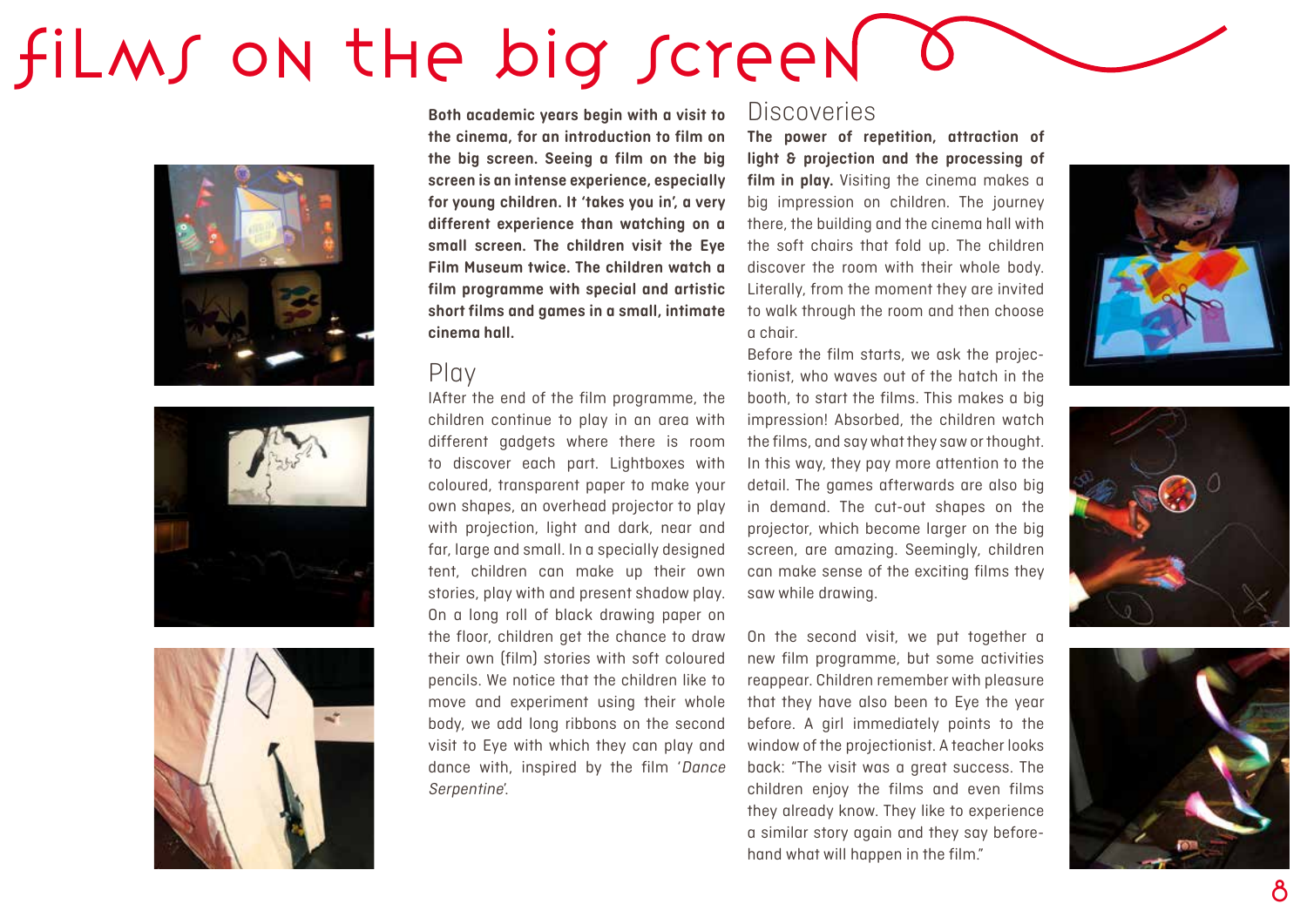Using a specially designed film studio, in the form of an open house, we visit all the participating schools where we build a studio house, furnish it and then make it available to the pre-schoolers. Each film workshop starts with a short film that is linked to a few activities. The programme lasts about an hour.

Children come in small groups, so that there is calm, space and attention to be able to freely discover, experiment and play. Some of the films in this programme have already been seen by the children in the cinema in Eye and are being shown again.

This is a conscious choice because pre-schoolers love repetition and learn from it. We notice that children see new things the second time around. Five workshops use this same structure. We have highlighted several examples of workshops that are successful.

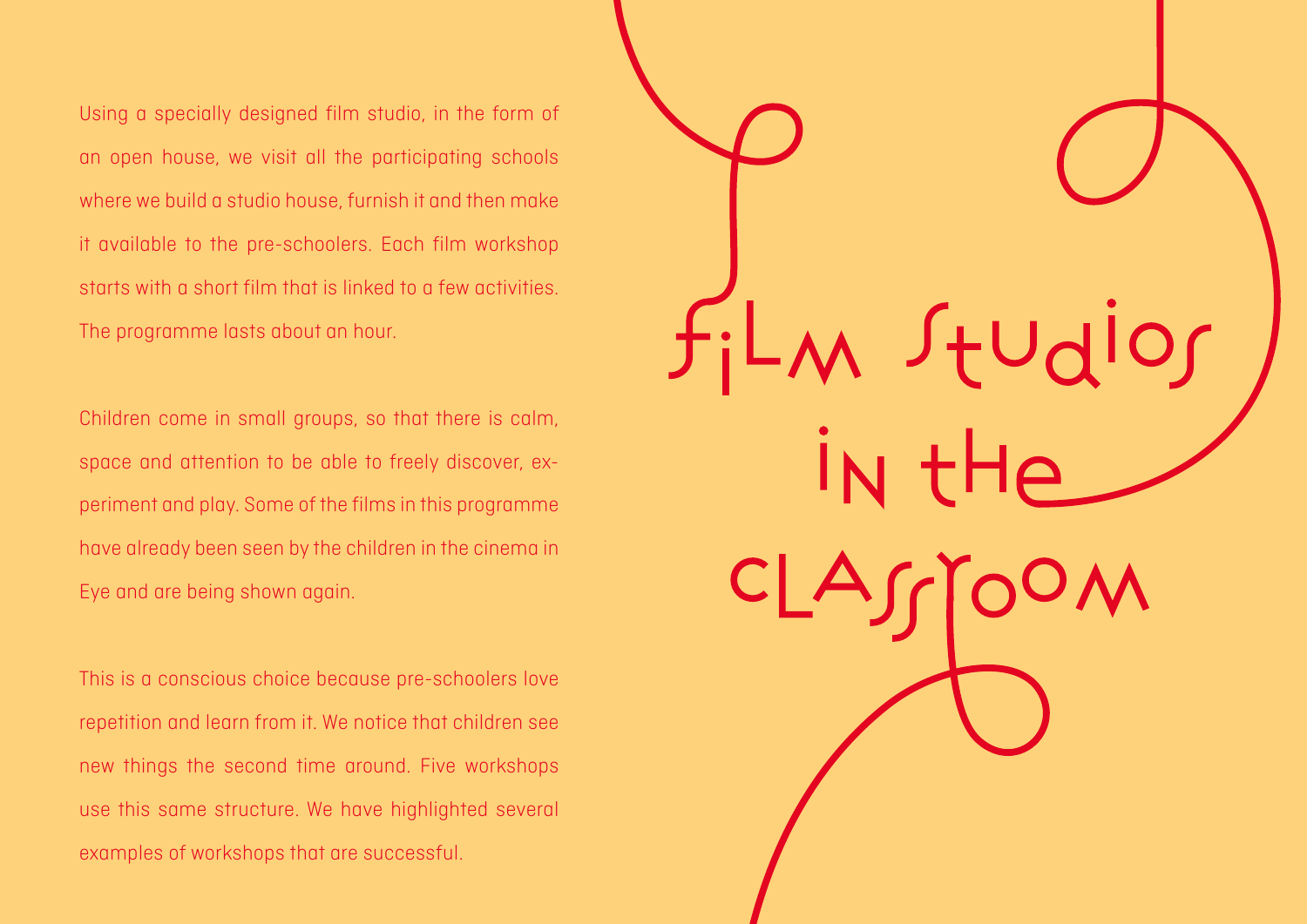## LIGHT & COLOUR

### Film

#### **A Color Box**

Len Lye | 1935 | United Kingdom | 3 min. 'A Colour Box' is an experimental animation film. It is a colourful, energetic film, where lines and colours seem to dance over the image to the rhythm of the music.

### Play

**Experimenting with Colour.** In the studiohouse there is an overhead projector. On it are trays of ecoline ready in different colours with oil, pipettes, petri dishes and some protection for clothes. Colourful shapes and movements are made by using the pipettes to put the colours drop by drop into bowls with oil. Children are free to experiment. The image is projected on the walls using the projector and so in this way shared with everyone.

**Painting in a big way.** At the back of the studio, the children can paint on the walls of the studio house. The walls are trans parent, which makes it easy for the light to fall on to. This gives a lovely effect to the paintings. There is paint ready in various colours, thick and thin brushes and there are painting aprons. The children can work freely with the paint, while enjoying music from the film in the background.

### **Discoveries**

**Presentation is important, choice of materials for every level, giving freedom in experimentation motivates.**

During the screening of the film, not only the film, but also the projection, the sound and playing with your own shadow is a hit. Children dance to the music and some spontaneously make shadow formations with their hands. Playing with projection and your own body is always a winner. The concentration stands out during the process of working with the ecoline. Although it is not easy, all children manage to soak up the colours with the pipette. They busily work with the colours and shapes, some feel like it is like being in the universe. Painting on the walls is a fun experience, large drawings are made while dancing to the music, small dots on the fast tones and large lines on longer tones. Most children like to work with as much space as possible. The teachers note that free exploration works well within a clear struc ture. "We saw the children really enjoying themselves. The ease of the activity means that everyone can participate, verbally or non-verbally. The studio house is beautiful and offers a warm, safe atmosphere and is relaxing." A teacher mentions that half of her class has difficulty with fine motor skills, but that working with the pipettes went well for everyone, perhaps additio nally motivated by the result.







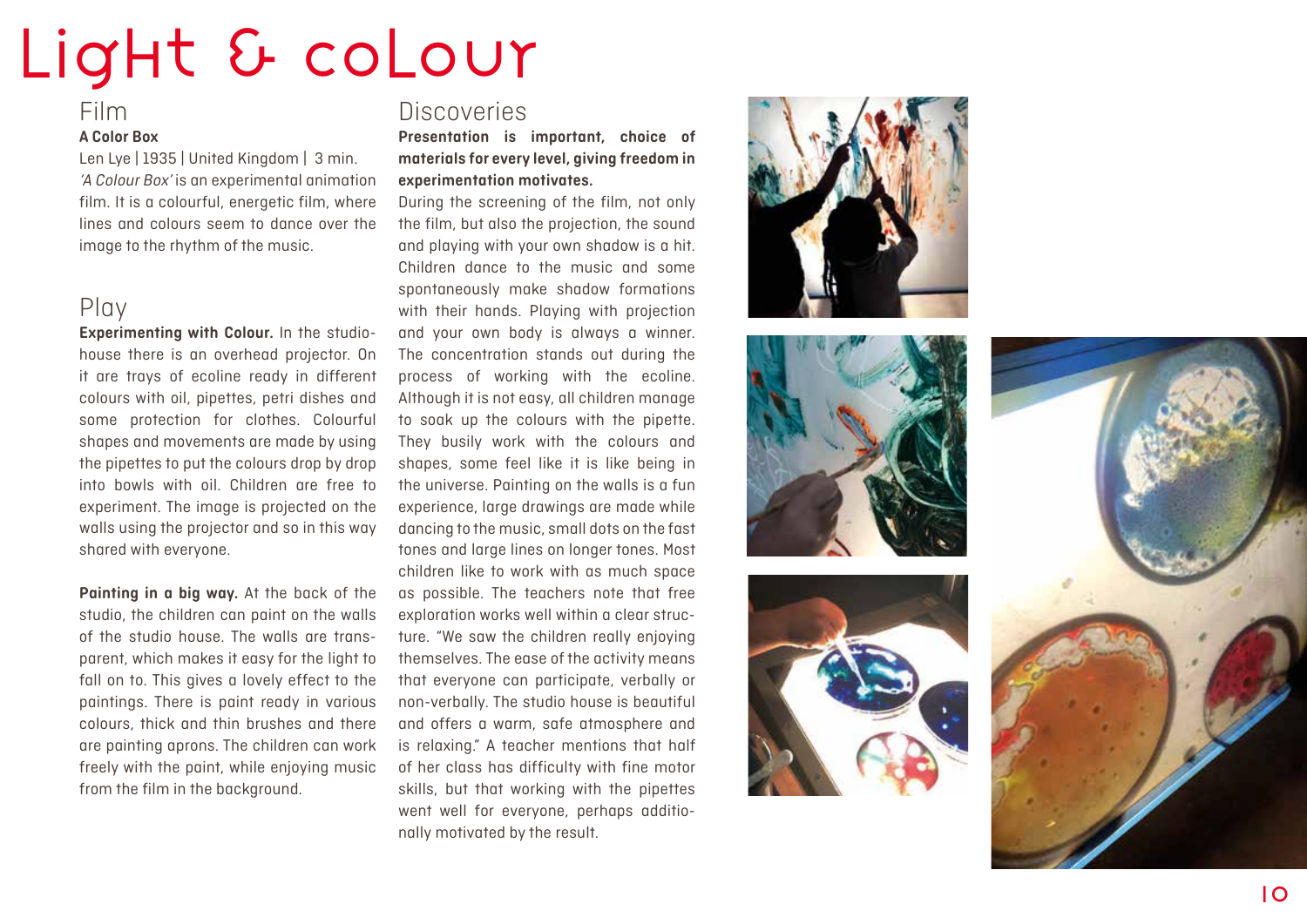LINES & SHAPES







### Film

**Ostorozhno, dveri otkryvajutsia! Watch out, the doors are closing!** Anastasia Zhuravleva | 2016 | Russia | 5 min.

In this colourful animation film, buttons, zips and spindles of yarn come to life in a décor of sewing patterns, scissors and measuring tapes.

### Play

**Mosaic Buttons.** In this part, children can make shapes from buttons and wires on thread boards using their intuition and feeling.

**Light, colour and buttons.** On top of a lightbox with colour filters are jars with coloured buttons. The panel with colour areas is covered with white lime paper so that the buttons nicely contrast. Children play by sorting, organisation and turning the light on/off to see the colours and shadows formed by the buttons.

**Embroidery House.** In a specially designed embroidery house with plates of pegboard, children embroider life-size shapes with wool and chenille. They can work on the inside and outside of the house. There is contact through a window between children on the inside and the outside.

### **Discoveries**

**Attention to design of the space and materials inspire, a safe environment offers assurance and the power of simple material.**

What stands out most, is the quiet and concentration in which the children work with the mosaic buttons. Making letters, feeling, looking at buttons, laying shapes, wrapping. They are completely absorbed in it and can keep playing for a long time. Buttons are laid down on the lightbox by shape and by colour. Admiration for their beauty is clearly voiced. Many children like to tip over the buttons, let them clatter on the tray and sift their hands through the mountain of buttons. The embroidery house provokes different forms of play. Decorating the house with wire, making shapes, weaving a spider web where you live as a spider yourself, just lying in the house and chatting - 'ding-dong, can I come in?' or dancing to the music with the threads. This can and all happens. The teachers' note: "music as a support in film instead of language is nice; it is accessible to more children this way. The simplicity of the materials and the facility to experiment freely! There is no right or wrong and therefore no frustration - that motivates! We also see that some children become adventurous and do more here than in the classroom and have better concentration. Embroidery and working with the nail boards are good exercises for motor skills."



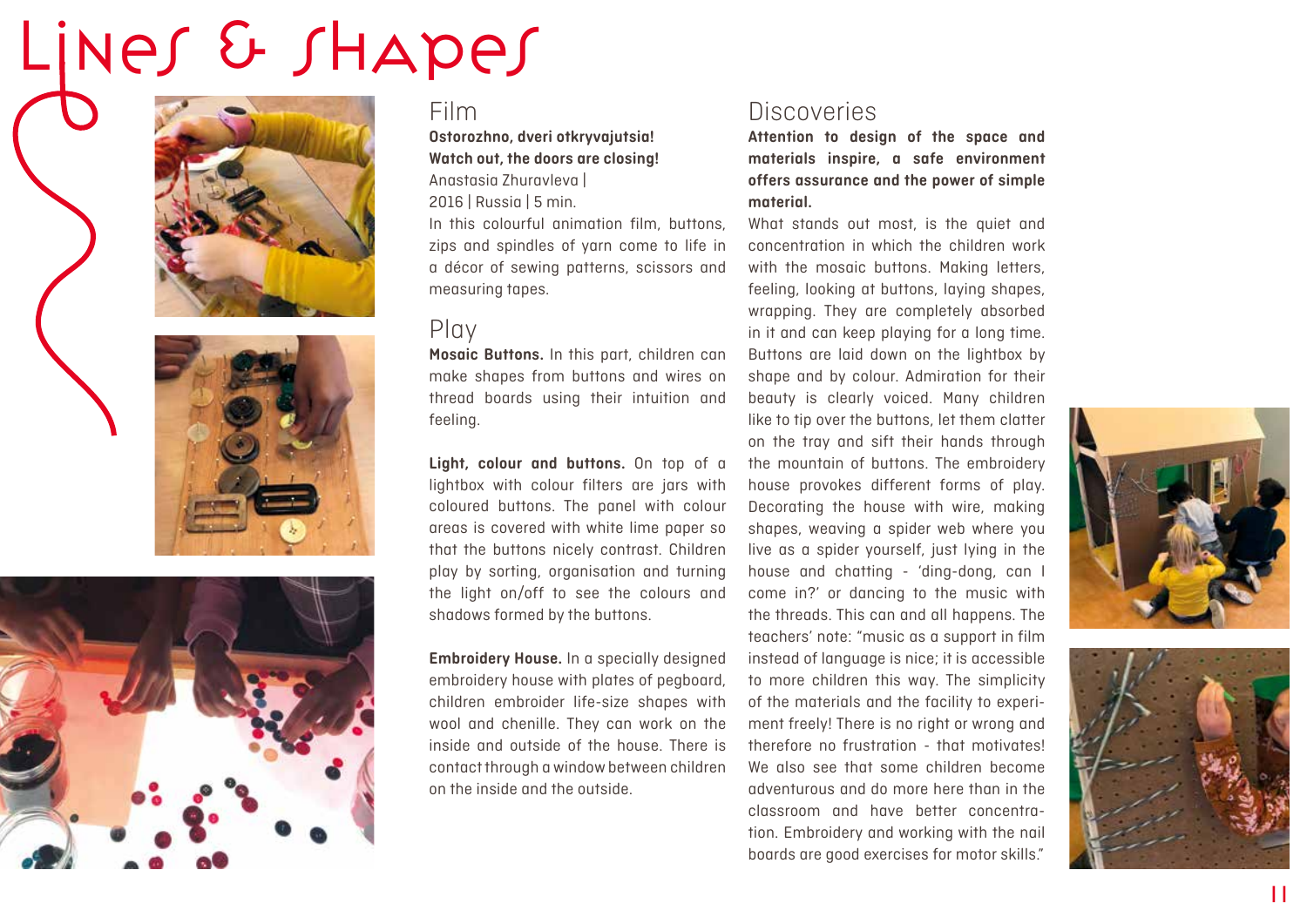## MOVEMENT & FORM

#### Film

#### **Surprise Boogie**

Albert Pierru | France | 1957 | 4.45 min Music and images play with each other in this swinging film. The filmmaker painted, drew and etched the shapes directly on to a film strip and translated the music, rhythm and 'swing' into images.

### Play

**Mosaic Light.** A light game with triangular mirrors. Light is reflected from the lamp on to the mirrors and a mosaic of light is created on the wall. The mirrors are easy to handle. By turning or tilting them, pushing them close or further away, children are able to bring the mosaic light on the wall, to life.

**Magic lantern.** Just like the creator of Surprise Boogie has done, the children make a film by creating images directly on to the film strip with tape and stickers or with a marker. This is how their own film is created. They show this film with a magic lantern in a box, a kind of mini cinema.

**Dance with shapes,** catch the light! With large cardboard shapes, inspired by figures from the movie, the children can dance to the music. The shapes capture the the projection of the beamer and a swinging light show with different layers appears.

### **Discoveries**

**Abstract films and activities also stimu late play, fun and discovery. Preferably**  with your whole body. It's great to see how kids enjoy this fairly abstract, swinging film. They dance and move enthusiastically with the music. "Hey, that's me!", one of the children shouts about a shape with a trumpet.

Playing with the mosaic light provides a lot of room for discovery. They look in the mirrors and find it funny that their own face can be seen in a triangle. "Mirror, mirror on the wall, who is the fairest princess of them all?", says a girl. Others move the mirrors carefully or lift them to catch the light from the lamp and to play with the light point on the wall. Sometimes they play tag or hide and seek. The mirrors are also used as building blocks. Children have a lot of fun making their own film and showing it using the magic lantern. They tell entire stories as they move their film strip through the projector. They find their film screening in the mini cinemas magical. The final part, dancing to the music and playing with the images is a great experience!











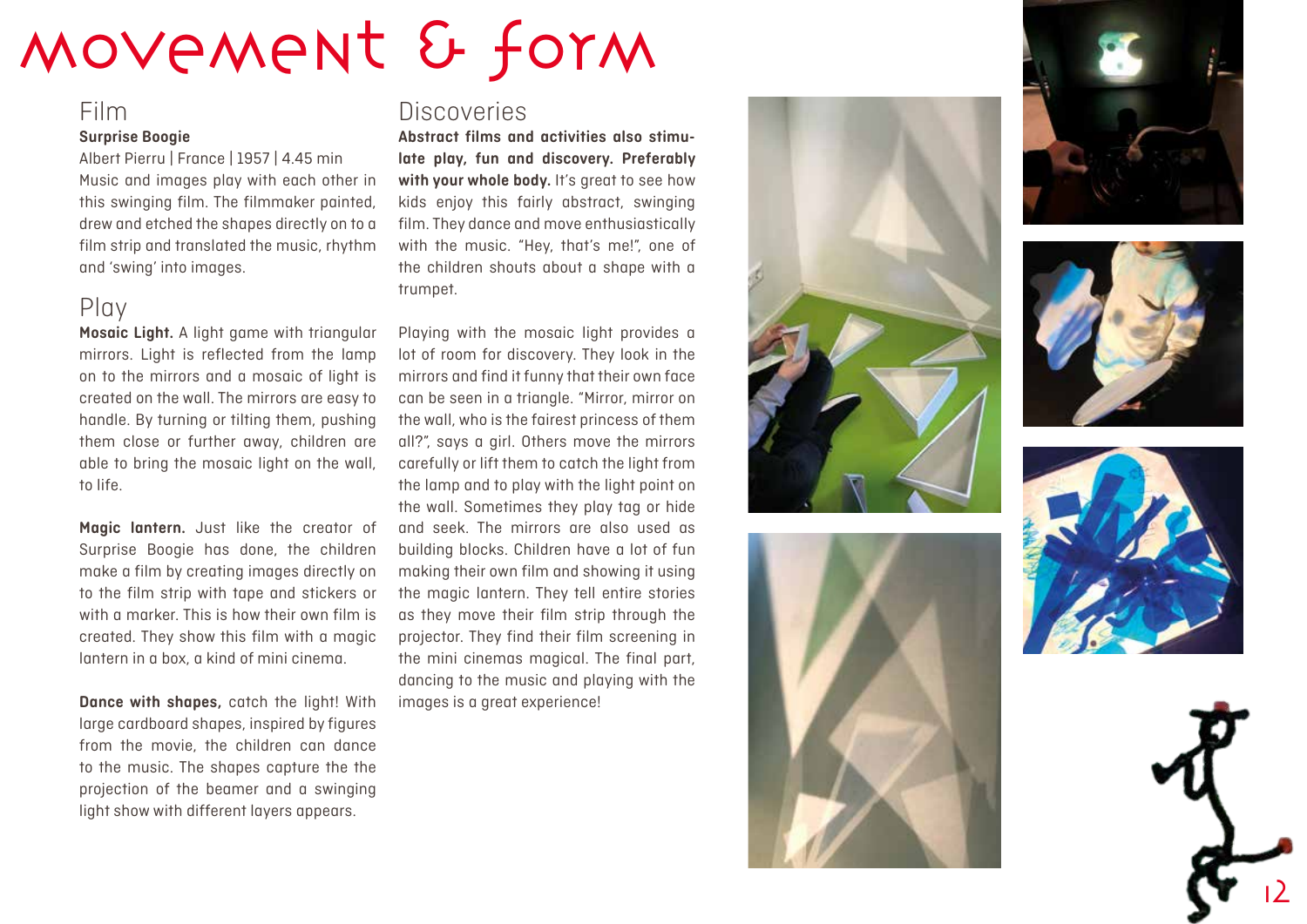If we are unable to go to school because of Corona restrictions, then we will adjust the set-up. We design DIY Studios. They are practically designed and used by teachers in the classroom. Each Do-it-Yourself studio comes with a lesson plan for the teacher and an instruction video for the students, which makes clear what the concept of the studio is. Film then becomes a way to stay in touch with each other. The children can see us in the instruction video. We, in turn, see them in all the photos and films of the games that the teachers send us. At the end of each workshop, we have a telephone evaluation interview with the teachers. Unintentionally but no less importantly, we discover that teachers prefer to use a ready-made lesson, complete with instructions and with all the materials. Below we describe several successful DIY workshops.

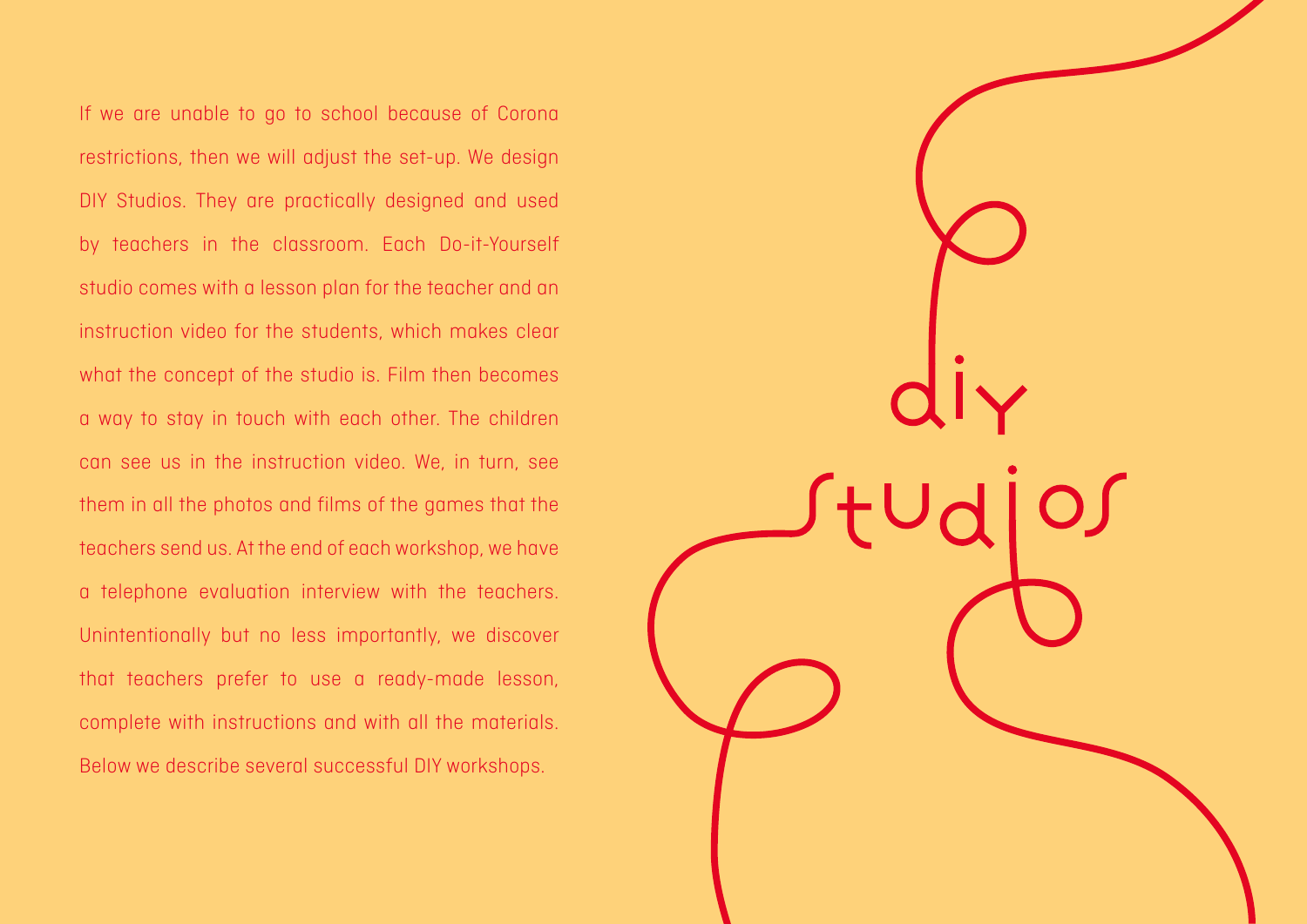## MAGIC WItH Light





#### Film **Matilda**

Irene Iborra Rizo & Eduard Puertas Anfruns | Spain | 2018 | 7 min.

Matilda cannot sleep and starts to play with her bedside lamp. Then suddenly the lamp breaks and it is completely dark. That's exciting… she discovers the magic of darkness and light. Using her flashlight, she explores her room, and she sees everything that is not visible during the day.

### Play

**Magic with Light.** Children search for shadows in a tent. Using a flashlight and various objects such as a colander, a cup, or a spatula, they produce the most beautiful images. By moving the flashlight and holding it near, far or at an angle, they discover how the shadow changes time and again. Transparent embossed objects, such as a ribbed glass or bubble wrap, can diffuse the light in a special way and create fantastic shapes The children add colours to the projection using coloured Perspex plates.

### **Discoveries**

**Play with light and dark, attracts and invites you to discover**. The tent has a huge appeal. The children are only too happy to dive in, to play with the flashlight themselves. Near and far, small and large, on and off. They discover that the shadow changes by moving the flashlight. They are focused on their research and use all the different materials. When they shine the flashlight through the hole of the flowerpot, a flower appears as a shadow on the other side. That makes a big impression. One of the children thinks about how that is possible and finds out that the lamp of the flashlight has several small lights so that the shadow takes the shape of a flower. The children also become suddenly busy with shade in the playground. They discover that they have a shadow themselves, that the shadow remains attached to them and play with it.



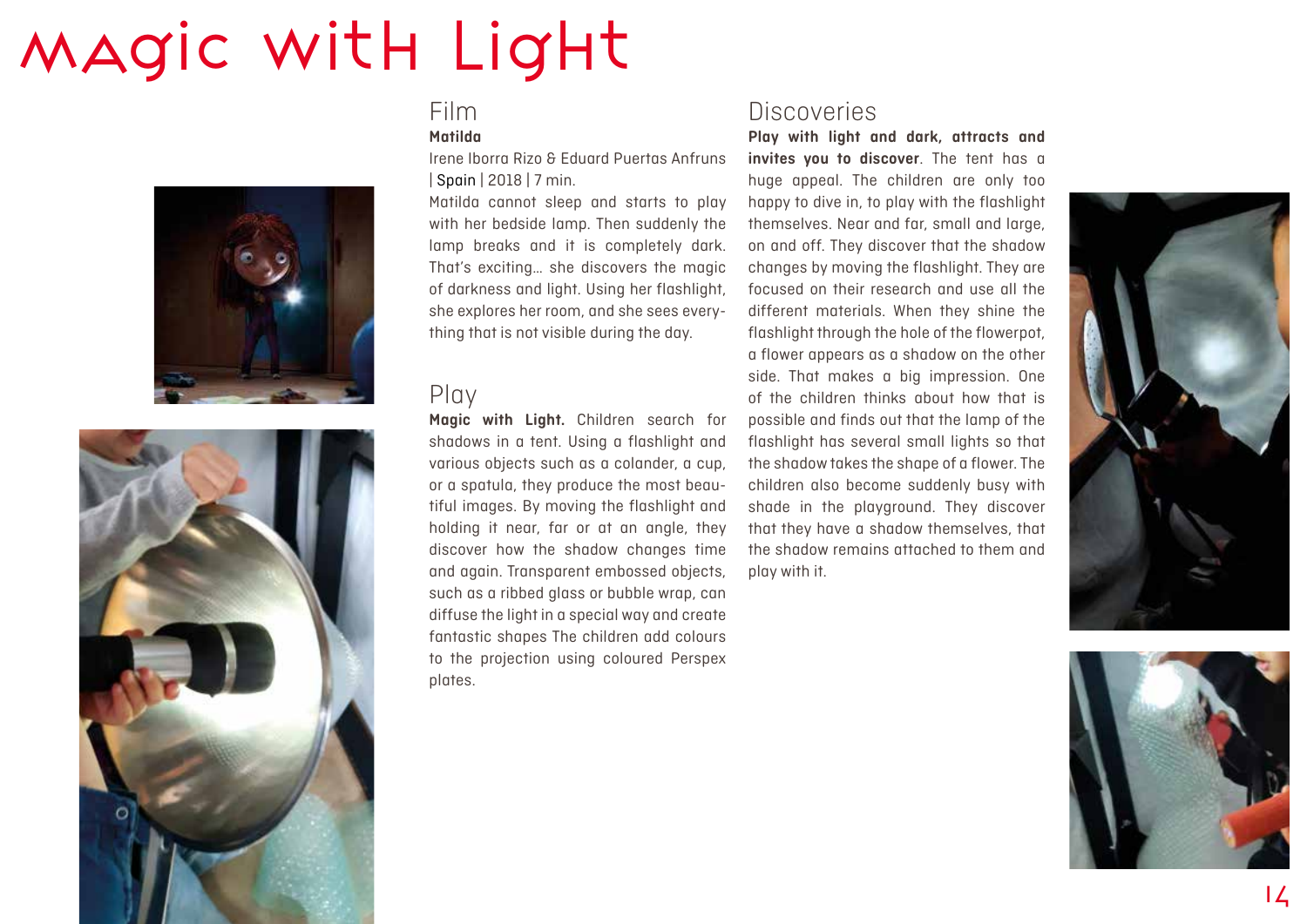## MONSTERS

### Film

#### **Paris Recyclers**

Nikki Schuster | Austria | 2011 | 6 min. In this film you wander through Paris. Past unexpected places. Places where it's messy and a little dirty. Where the rubbish rolls, whirls and blows but where you can also find all kinds of images. Funny and creepy, large and small monsters appear from those gutters, ridges and edges.

### Play

**Recycle samples.** In this studio, the children help each other to change into costumes that they make with waste material and recycled items. In this fashion, they transform each other into crazy recycling monsters just like the strange shapes they have seen in the film.

**Self-portrait.** On the drawing frame, children can continue to transform each other into monsters. One child stands on one side of the window in a monster outfit and in a funny or scary monster position and the other draws scales, claws, spines or a weird tail on the other side of the window. When the monster is finished, they take a portrait photo of it. Using the printed photos on the wall, the teachers make a crazy monster exhibition together with the children.

### **Discoveries**

**Diversity in the activities makes it acces sible to different children. We discover the value of a role play.** Children engage very differently in this studio. Some children spend a long time dressing up, others are completely absorbed in drawing. Recycling raises many questions for the children. They find it very interesting. A teacher says that she is surprised that a topic like recycling becomes open to discussion for everyone this way, and that they all pick up something from it.

Dressing up as a monster brings out different emotions. A teacher says: "A girl who is shy in class and often also anxious, and who already finds it scary to go to the audi torium, completely immerses herself in the character of a monster and starts to imi tate claws, make sounds and growl with her hands. She also wants everyone to come and look at her and even speaks directly to the speech therapist: 'Come here, come and look at me!' Being a monster, gives her the courage to do much more."





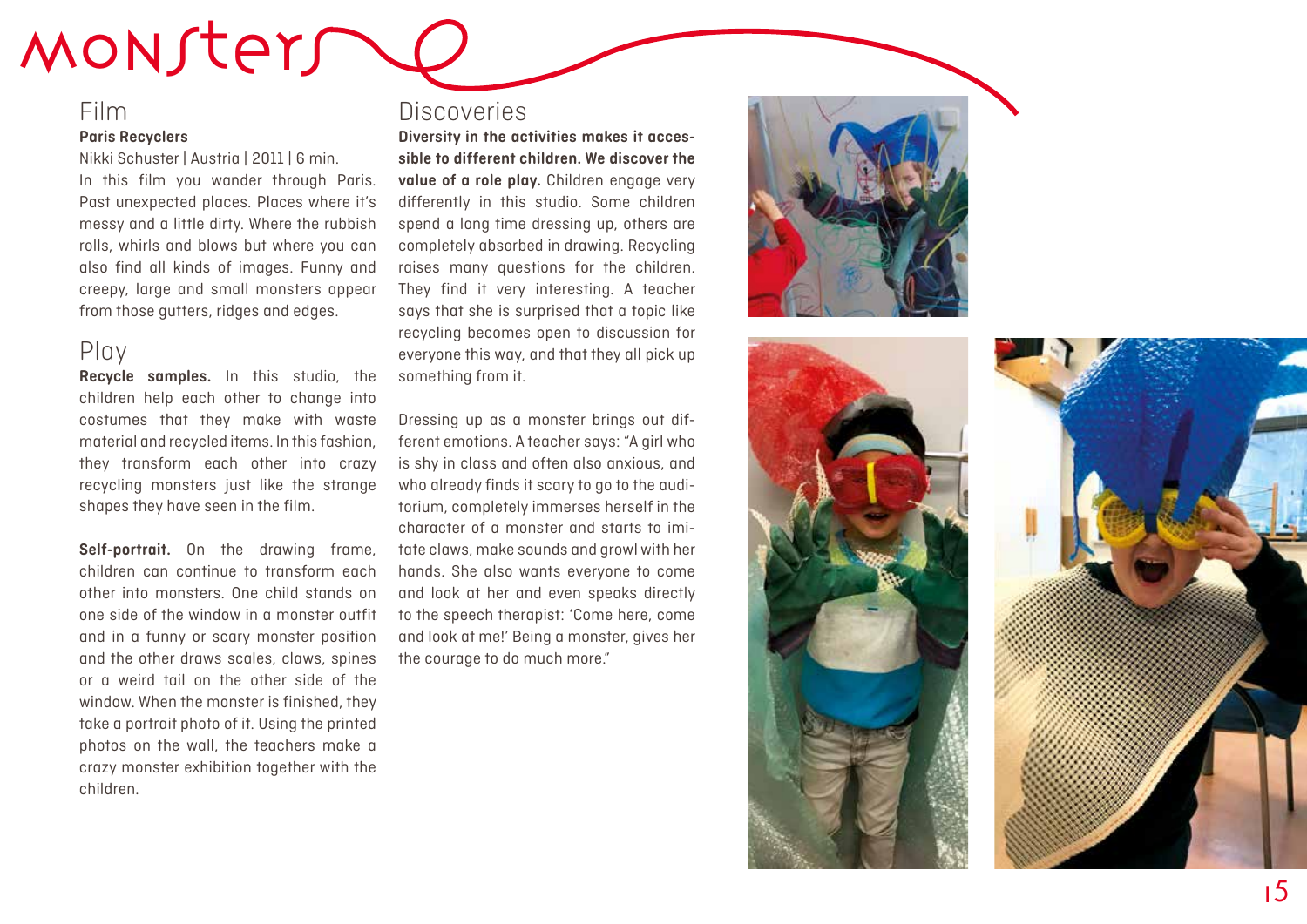## INSECTS' paradise





### Film

**Minuscule: Whoever sows the wind will reap the storm** | France | 2016 | 1 min. A hilarious and beautifully made animation in which insects play the leading role. In this episode, a cricket plays jokes on other insects. But they don't let him get away with it...

### Play

**Building insects.** The children search for beautiful shapes amongst all sorts of everyday objects. Using loose materials, they can make colourful and tickly insects appear on the lightbox. They can take pictures of it with the iPad. They can study insects with a magnifying glass in boxes found between the blades of grass, to inspire their own insect creations.

### **Discoveries**

**Beautiful presentation and humour motivate the students to get started themselves.** Children really like the film. The teachers' say: "They think it's hilarious! It fits very well with this age group. For group 1 as well as group 2." A world really opens for some: the realisation that there is a mini world, full of small insects. Also, that you can make images of insects with all kinds of everyday objects. "Hey, if I put it down like that, then it becomes legs and like that, wings.", "some children become so absorbed in the insects and suddenly discover all kinds of small creatures in the playground. They see a ladybird that is black with red dots for example, just like one of the large insects in the film. They then also look for other insects, such as ants and beetles". Taking photos yourself, is a great success. The children look closely at all the legs and wings and transform that into simple shapes in their collages. They also put their hands on the picture and really investigate and discover what they can do with photo. Some children search in the class for hours with the magnifying glasses. The material is well used and highly appreciated. A teacher: "just by presenting the material so beautifully, is quite something. It's nicer and so makes more of an impression on the children. We can do this with other things as well."

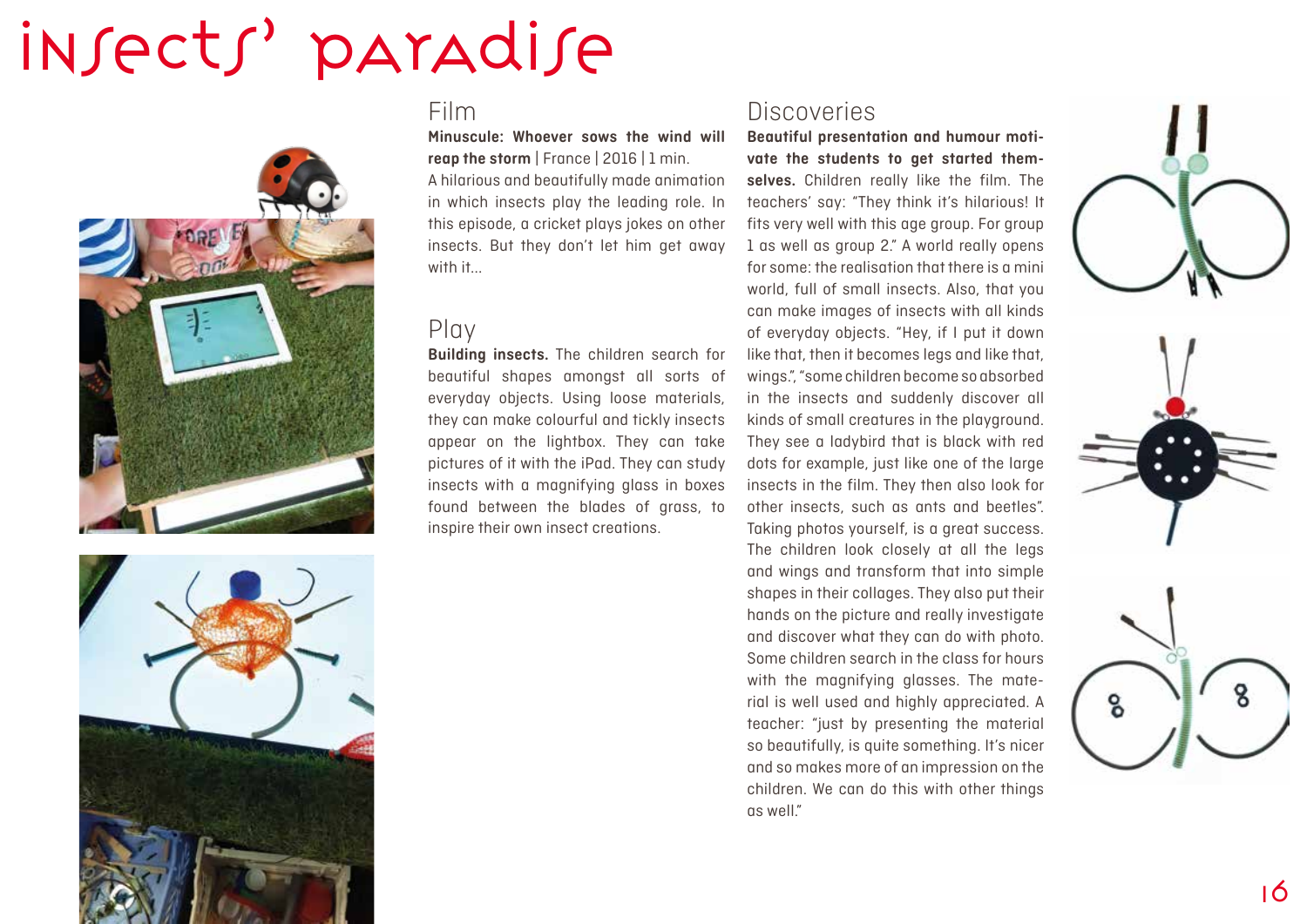# findings







### Film education for pre-schoolers

The observations and documentation we have recorded give us in a descriptive and visual way, a wonderful view of children's play and discoveries. We would like to share a few insights and beliefs that have been strengthened by this. We hope that this report inspires teachers, film teachers, art teachers, programme makers, parents, and everyone else who likes to work in combination with film and young children and provides ideas to get started with film and play for the young child.

In our opinion, film education is not only a lesson about film culture, or a lesson based on a film, it is a starting point: the inspiration, the opportunity to wonder, research and imagine. The film experience and the subsequent activities are connected by feeling, thinking, motor skills, imagination, movement, worldview, self-confidence and much more. Pre-schoolers need support and framework for this, but also a lot of freedom and space to play around with.

One film programme can be created for both mainstream and special education if you take sufficient account of language and material. Films without dialogue work well, the story is told in image and sound. We choose attractive and pleasing materials with which all children want to and can experiment at their own level. With motivated teachers, it is quite possible to use lighthearted film programmes for pre-schoolers in the classroom, without the need for our presence. Therefore, it is important that we provide training, clear instruction for teachers and students and attractive materials.

### Experiment with Film

Experiment, take the risk to show other films! Animation, documentary, figurative or abstract, films of today and films of the past. We are pleasantly surprised how young children can enjoy all these different types of films. Films that are very different from what they are used to seeing. They can enjoy old handmade coloured, silent films in this way for example. Just like a film about acrobats or about a dancer with a beautiful fluttering dress, which changes colour like a magic ball. We see this in the reactions across the room - 'oooh!' or because they copy the movements afterwards.

### Combining Film and Play

The combination of film with play fits perfectly with preschoolers. An amazing design language and careful choice of materials ensure that the children step into the film world with great pleasure and continue to play around with what they experience in the performance. Children can express themselves non-verbally like this, and in various ways directly process what they have seen. It can be in spoken language, but also in images, movement, sounds, constructions, or other creations. Play and discovery often continue, even after the workshop has been completed. Teachers see this when days later new discoveries are made in the playground or in the classroom, prompted by what has been started in the studios and the films. Also, teachers note that the children express themselves more verbally in our activities and tell more stories than they are used to doing. The teachers are happy to use the programme for language teaching. But the children are also encouraged to explore nature (insects and shadows), to work using motor skills (knots and wires), to work together (take pictures of each other), to increase self-confidence (to 'jump' into the skin of a monster), to move ('In a Colourbox', 'Surprise Boogie'). And of course, they learn a lot about film (projection, stories, emotions, sound).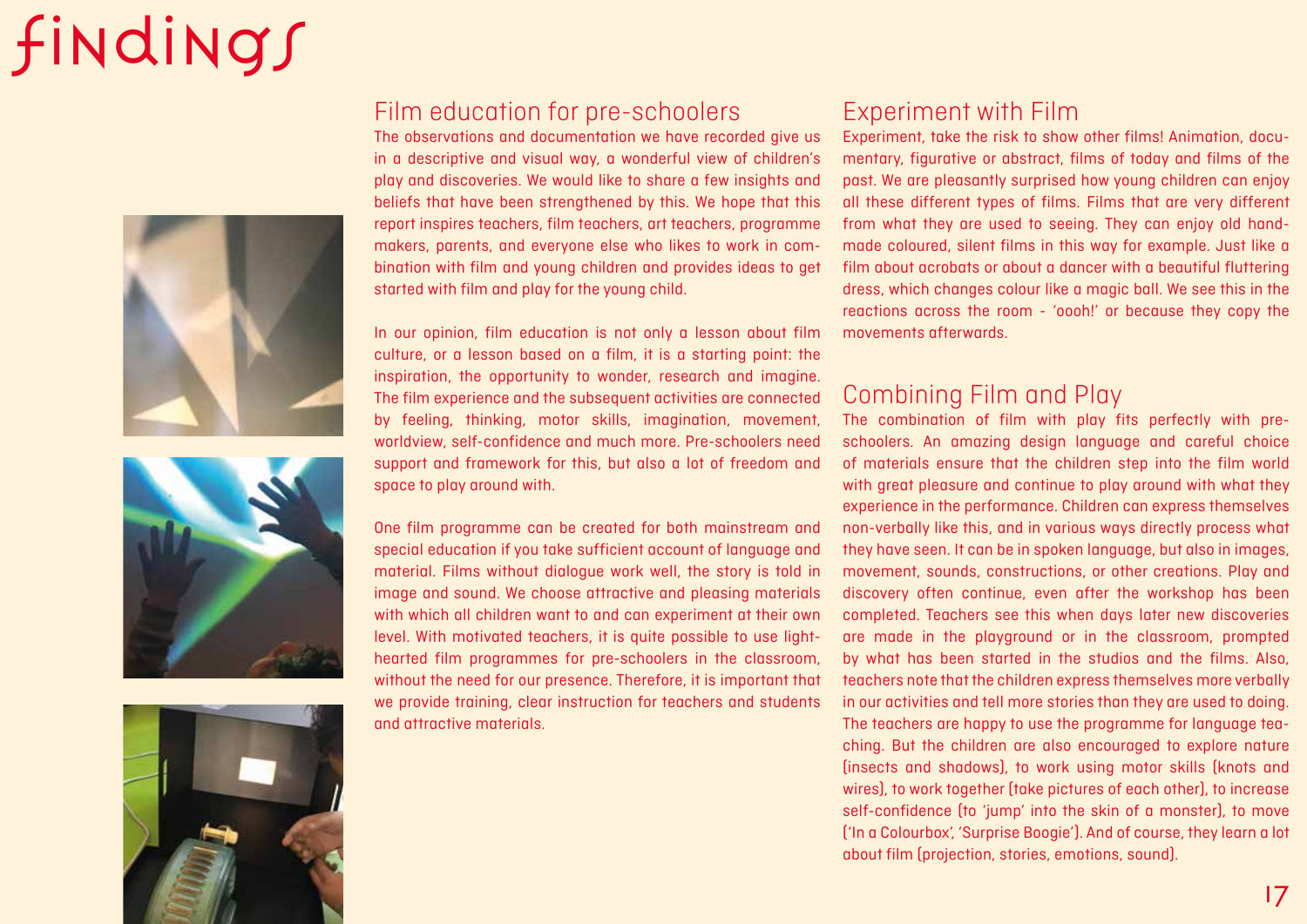### Presentation Film and materials are carefully chosen and presented in a

specially designed environment. The presentation of our materials - ordered, in unity and in line with the film – proves be appealing and provides calmness. Both the children's play and comments from teachers show that children feel safe in this setting and are highly motivated to show something of themselves and to experiment freely.

### **Materials**

Elements of light and projection work like a magnet, such as the magic lantern, lightboxes, the beamer, the overhead projector, and a flashlight. This allows children to play for a long time. Where does the light come from and where does it go? Curious, they look for answers.

Simple every day, neutral materials beautifully presented and arranged, encourage free imagination. Beads, plastic packaging material, cardboard tubes, ping-pong balls, clothespins, wooden skewers. Children use them in their own way.

Empty play elements such as the Embroidery House and the lace boards have a strong appeal.

### Repetition

The power of repetition: repetition of film or game elements works well in young children. Teachers say that their children enjoy experiencing and talking about it repeatedly.

## Observe and space for experimentation

Be surprised by what the child does and brings. Distancing yourself provides valuable insights. Let children come to new discoveries by themselves. By letting children experiment freely without a desired end-result, without judgment, they dare to play freely and let their imagination run wild. Experimentation and space to mess around and fail give confidence that allows a child to explore and push their own boundaries. Choosing and discovering yourself increases intrinsic motivation.

## A working method, for three schools

Despite the big differences between the three schools and the children themselves, we find that every child can find their own place in our studios.

"Seeing that children were allowed to choose their own activities and the offer was accessible to everyone, children could discover at their own level."

Teacher SO de Heldring

"The game stimulates the children, who are often less linguistic due to their hearing impairment, to tell stories. That stands out". Teacher Professor Burgerschool

### Independent in the classroom

In the DIY studios, the instruction films and the beautiful presentation of all the materials work excellently. This allows us to create our own atmosphere and give instruction without really being there.





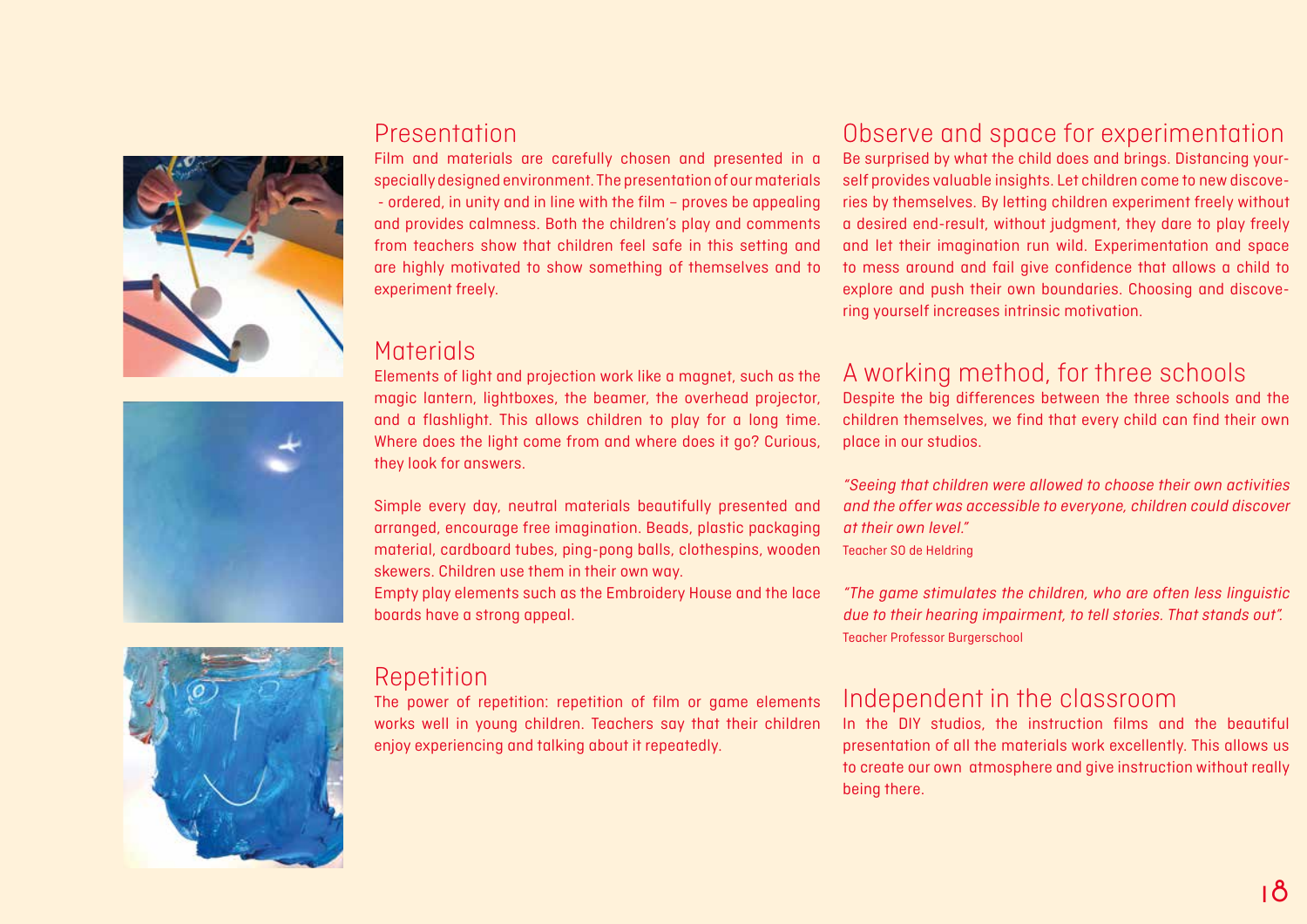## MOTE INSPITATION

### Get yourself started

In addition to the film studios and the DO-IT-YOURSELF studios, Taartrovers develops other programmes in which we present film and play in theatres, at home or at school.

#### **Taartrovers at home**

During the pandemic, our online service has been given an extra boost. During this time, we developed 'Taartrovers at Home'. A programme on our website with short films linked to game activities, freely available to everyone. You will be guided through the film and activities with the support of audio stories and visual instructions. Like this, parents and teachers can offer these programmes to their children, while the children remain in control, as much as possible. There are also episodes supported by film in Dutch Sign Language (NGT) for children with a hearing impairment.

#### **Cinemini Europe**

Working together with our European partners, we make special films available to young audiences, in our international programme 'Cinemini Europe'. Almost all films from the Mobile Film Studio come from this European collaboration. It is a special selection of 26 short films. Narrative, non-narrative and experimental films. Sometimes, but certainly not always, specially made for young children. The programme shows the richness of film and plants a seed for the love of film at an early age.

#### **MiniCine**

How can pre-schoolers playfully discover film in the classroom? This will soon be possible with the MiniCine, our small new film machine. A ready-made film programme for the school, moulded into a compact play installation on wheels. Here, pre-schoolers can watch short films and create stories, images, films and projections by themselves. For example, by giving a colourful light show using the Magic Lantern, setting images in motion with Stop Motion or the Miracle Disc, or making sounds with all images.

### Taartrovers

Taartrovers is a group of artists, designers, and art teachers. We have been developing and producing art education specifically in the field of film and play, with a focus on the senses for young children since 2005. We do this on behalf of organisations and independently through our own foundation.

## **TAART ROVERS**

Interested in a collaboration or have questions? Please contact us: www.taartrovers.nl info@taartrovers.nl